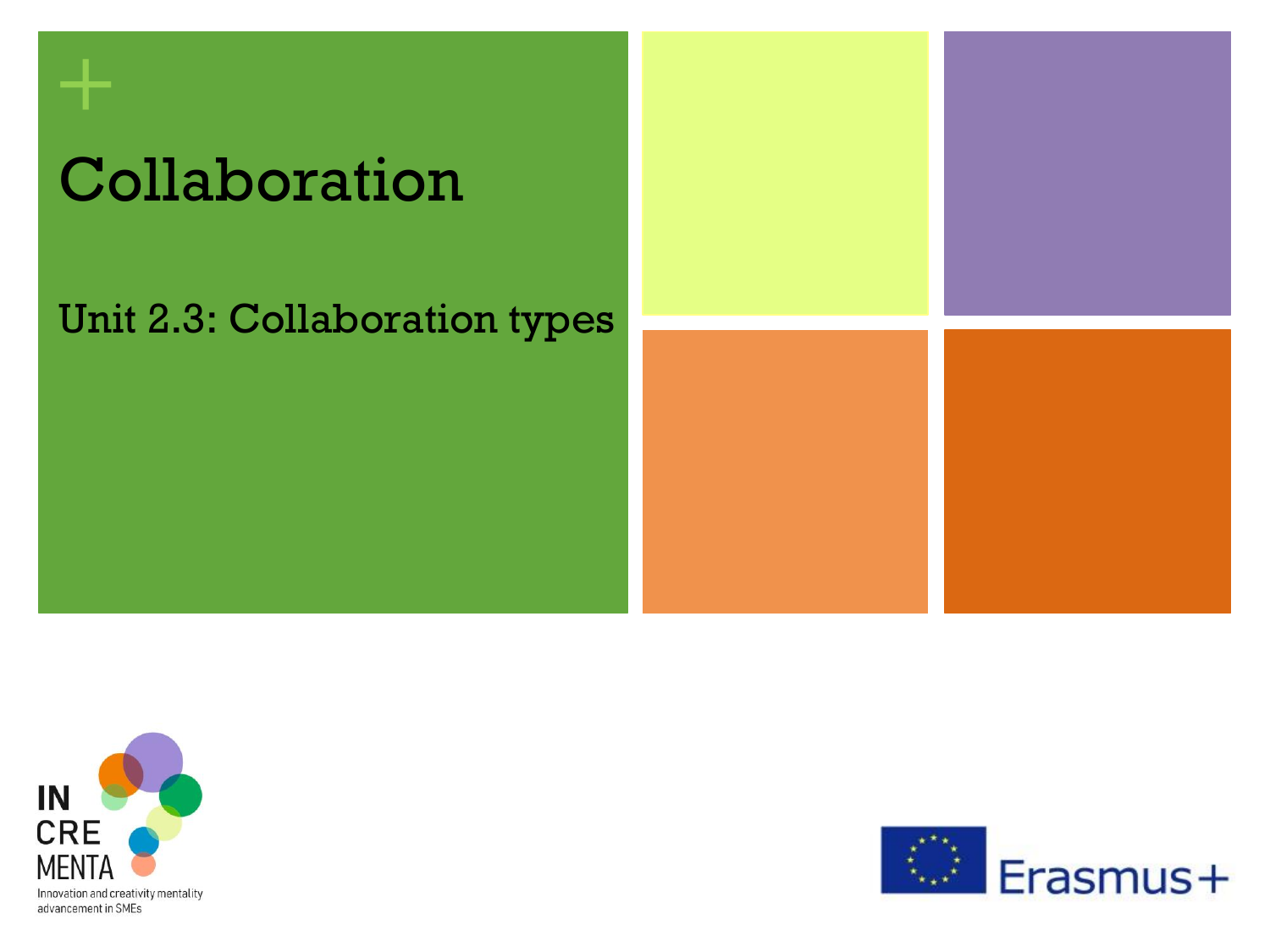### **+** Collaboration types

The basic information about types of collaboration. Description of individual types and difference between small and large organizations.

### Aims:

- Overview of types of collaboration
- Show types of stakeholders groups

### Learning Outcomes :

- The learner should know the basic types of distribution
- The learner should be able to define collaboration of small and large organization
- Overall knoowledge of **Collaboration**

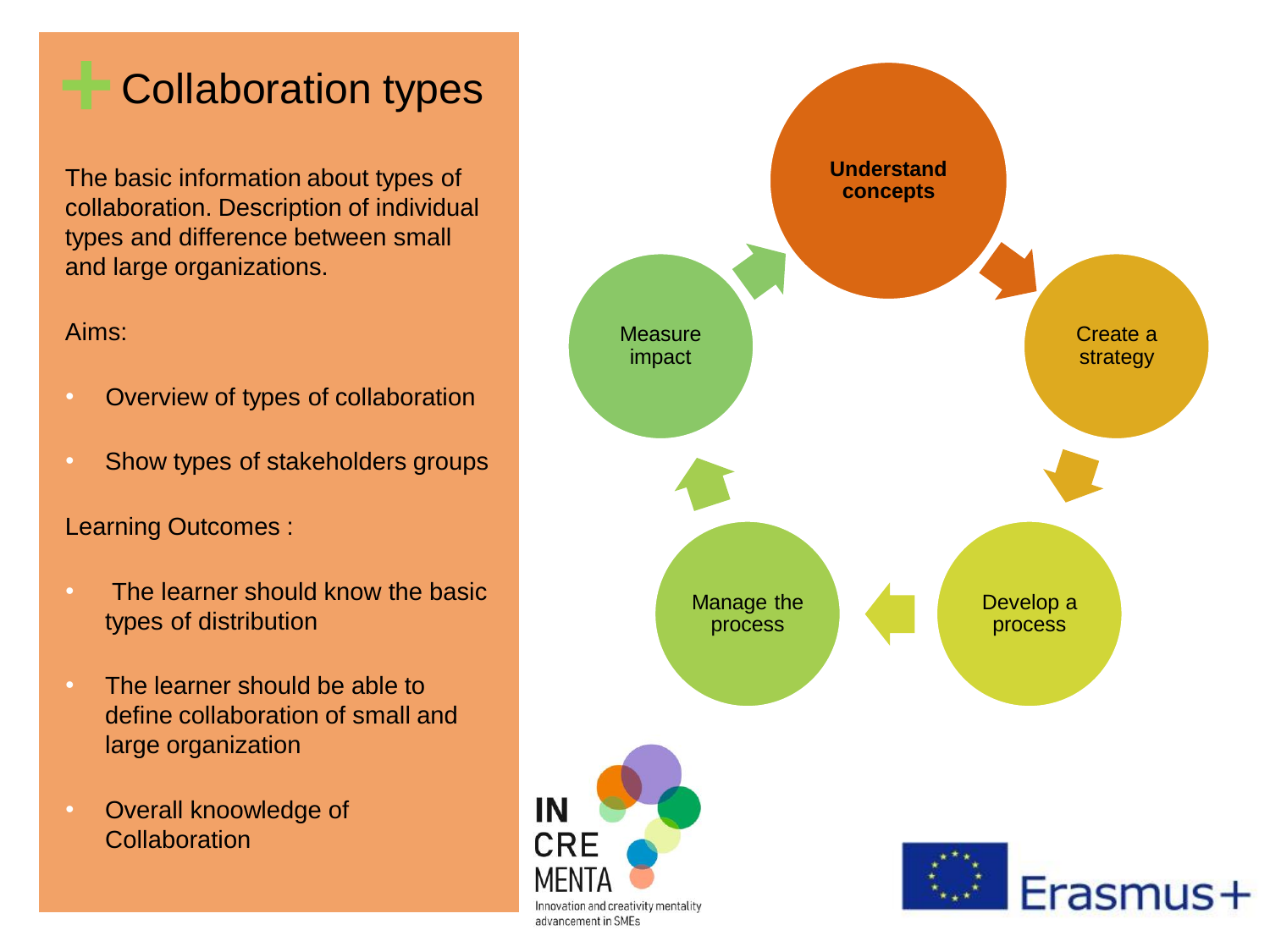### Collaboration types

We have two types of collaboration

Internal Collaboration

Collaboration on the workplace

External Collaboration

Collaboration outside the workplace



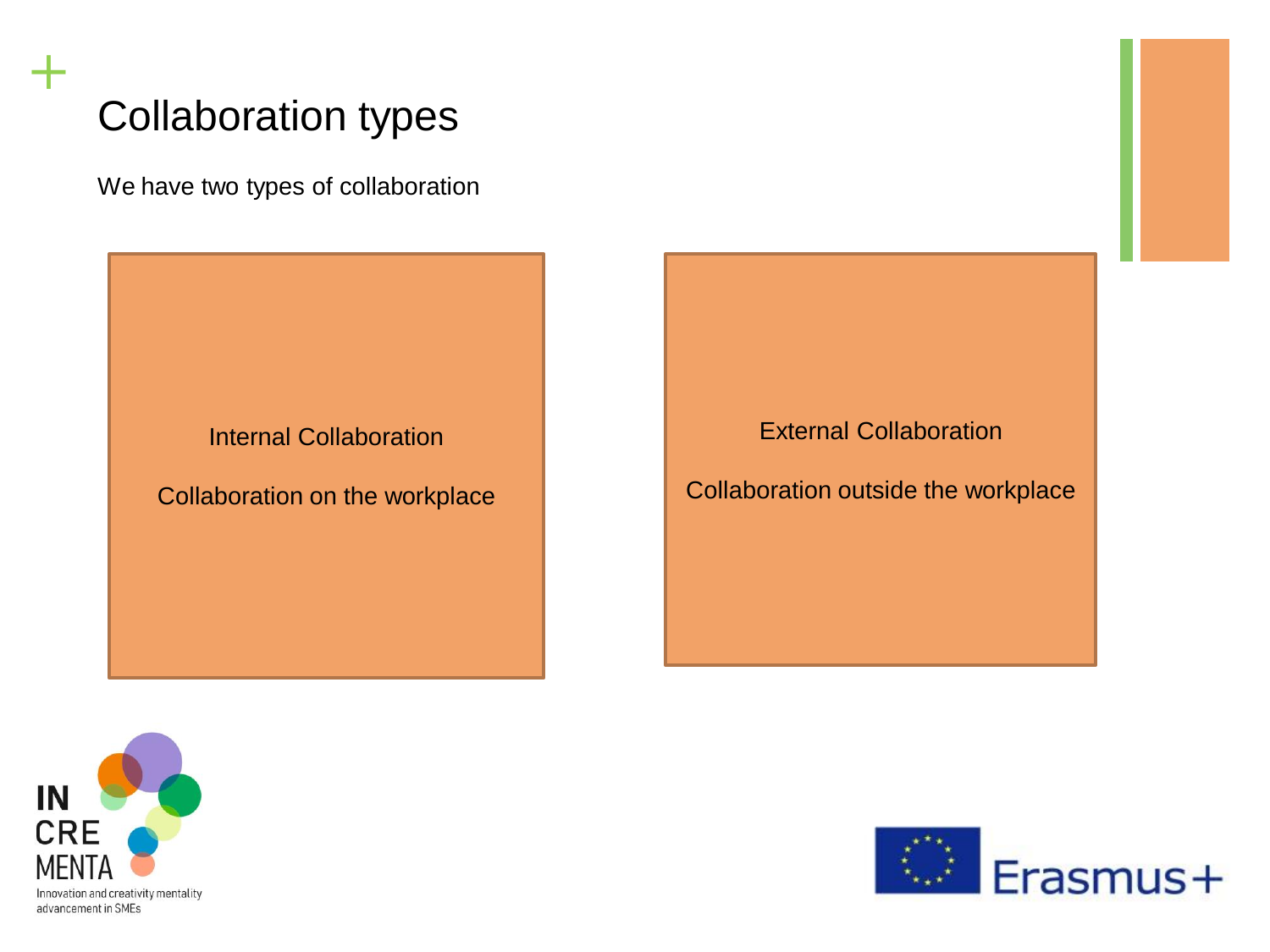### External collaboration

- participating in networks and fostering partnership agreements between firms
- collaborating with universities and research agencies
- collaboration with other organisations, sometimes competitors.



**+**

*What are the benefits of external collaboration in organisations?* 

*Think of a time you collaborated with another group – what were the most useful outcomes?*



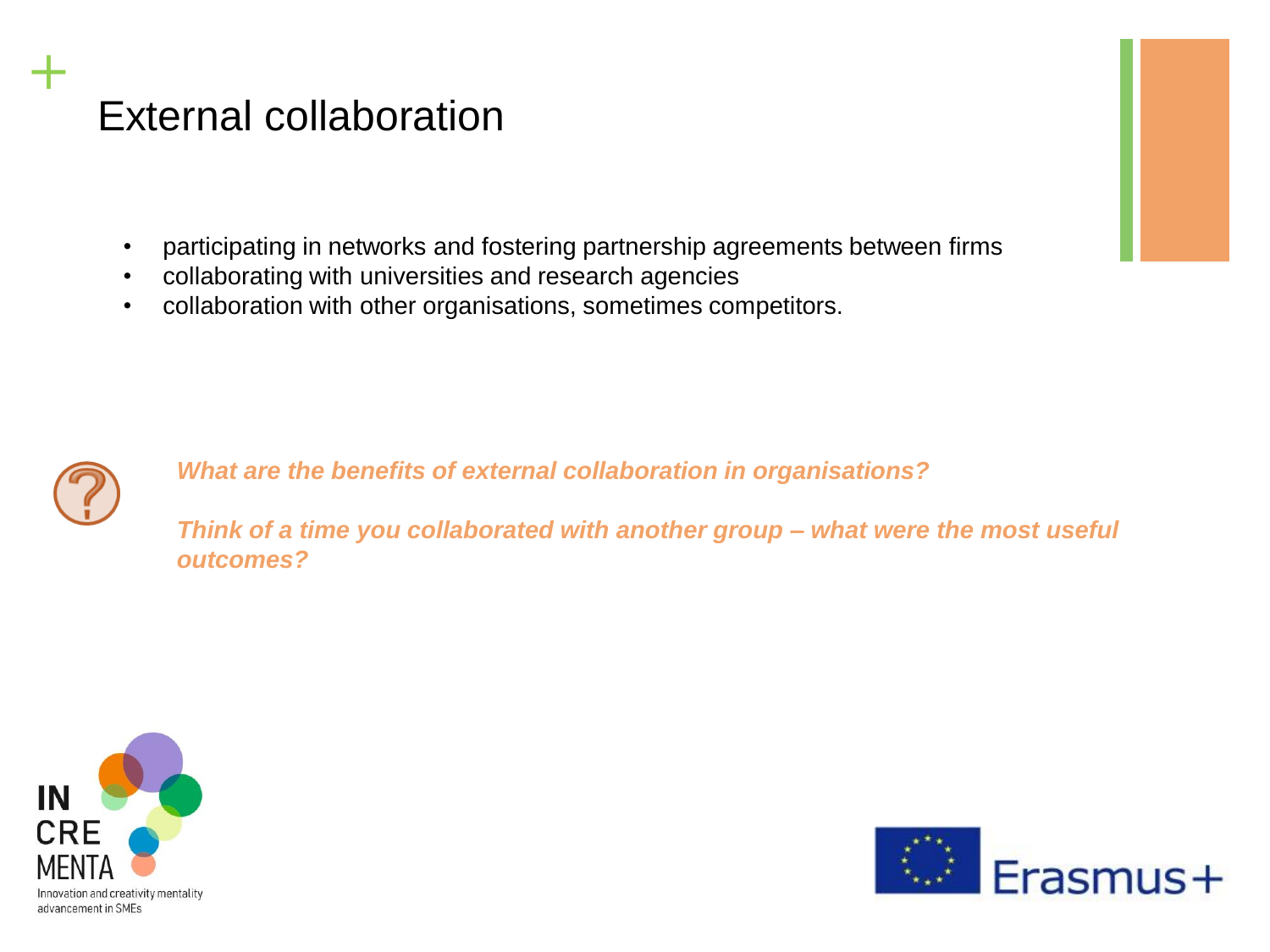### External collaboration



**+**

*Collaboration might have led to reduced costs, brought complementary expertise to a project or more ideas from fresh viewpoints*



*There are probably a wide variety! Take a look at the picture below and see if you recognise any of the following as being stakeholder types you have previously collaborated with or might in the future*



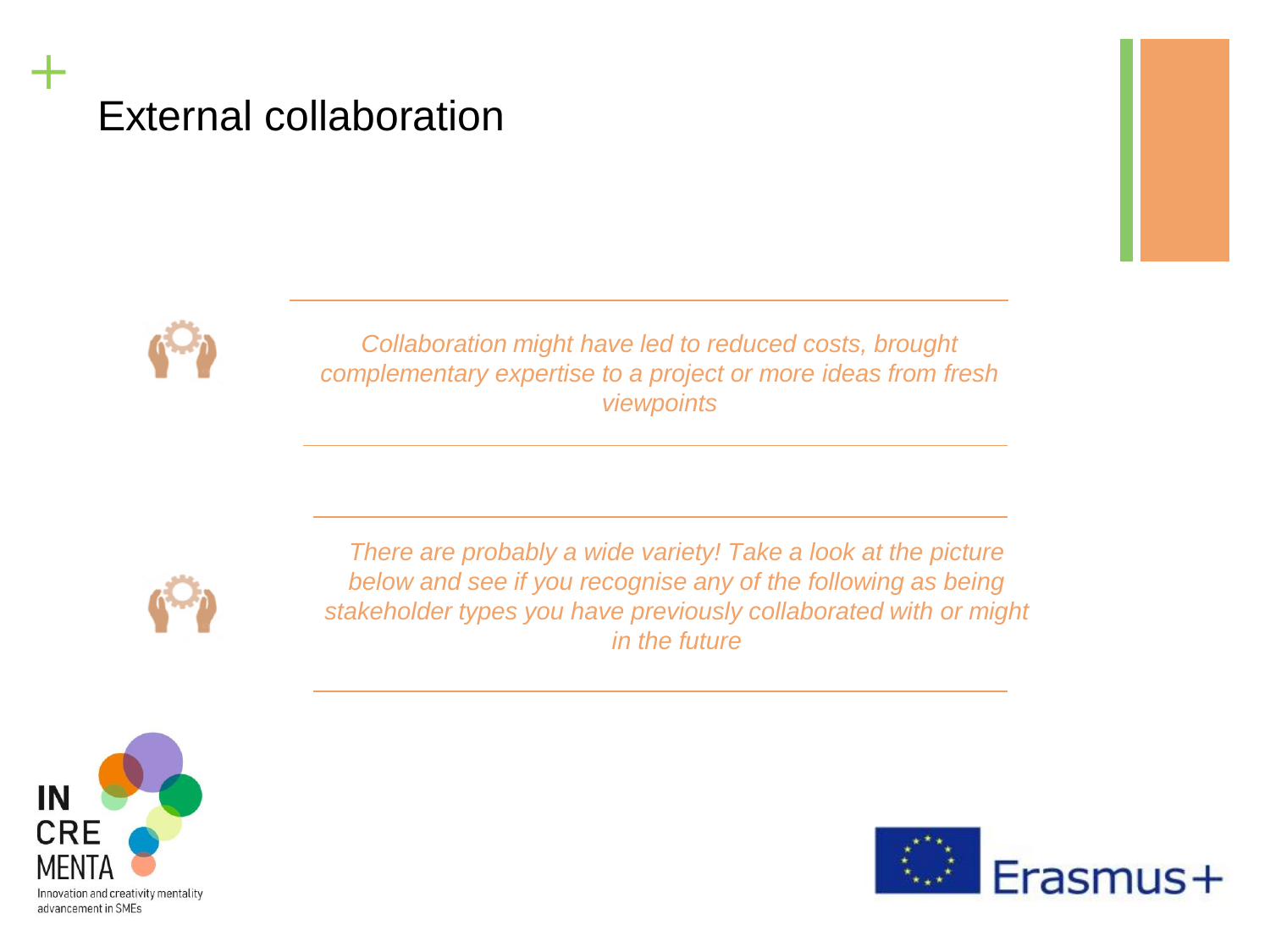### Types of stakeholder groups



advancement in SMEs

IN

**CRE** 

MENTA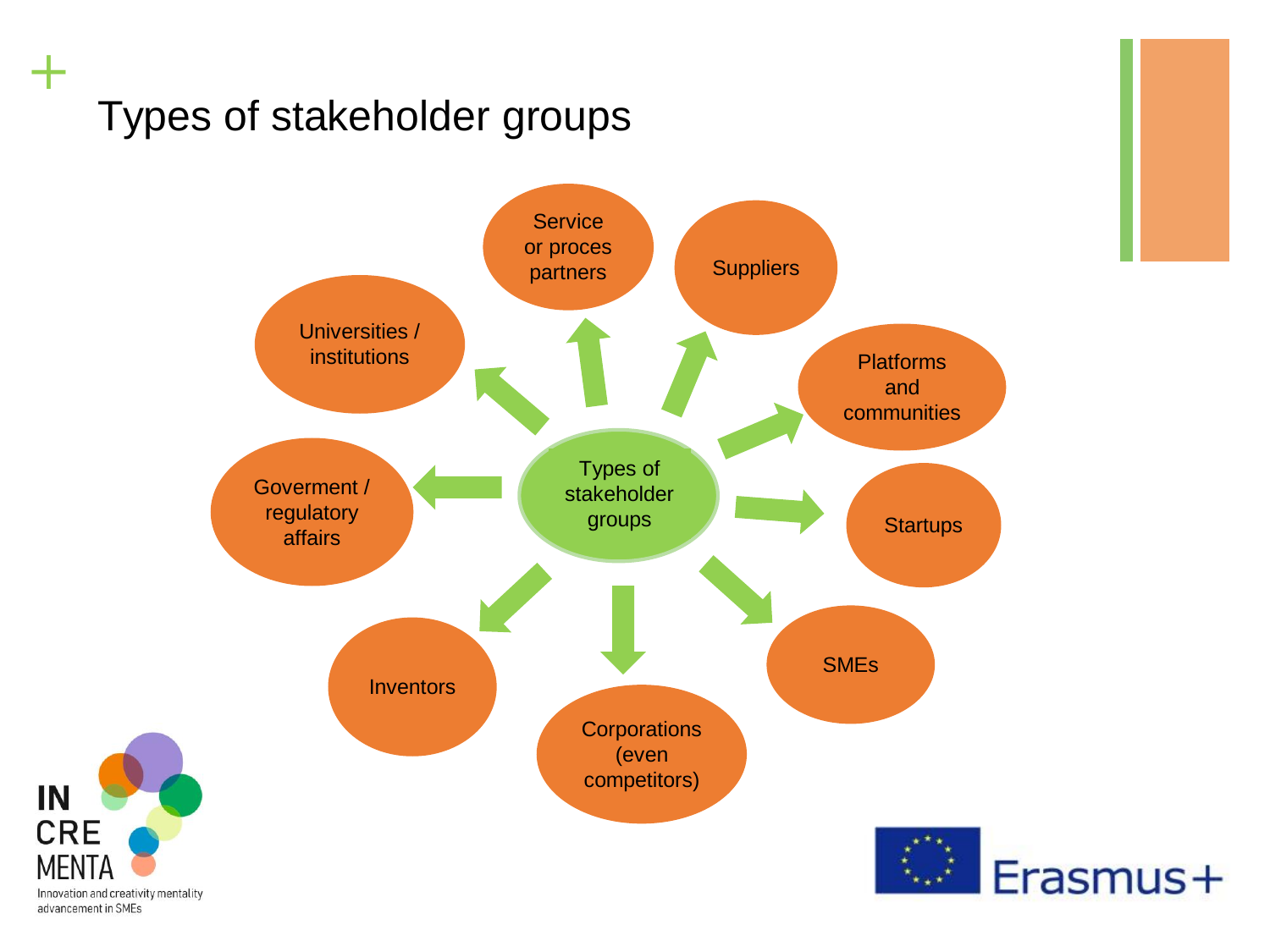# General types of external collaboration



advancement in SMEs

IN

**CRE** 

**MEN**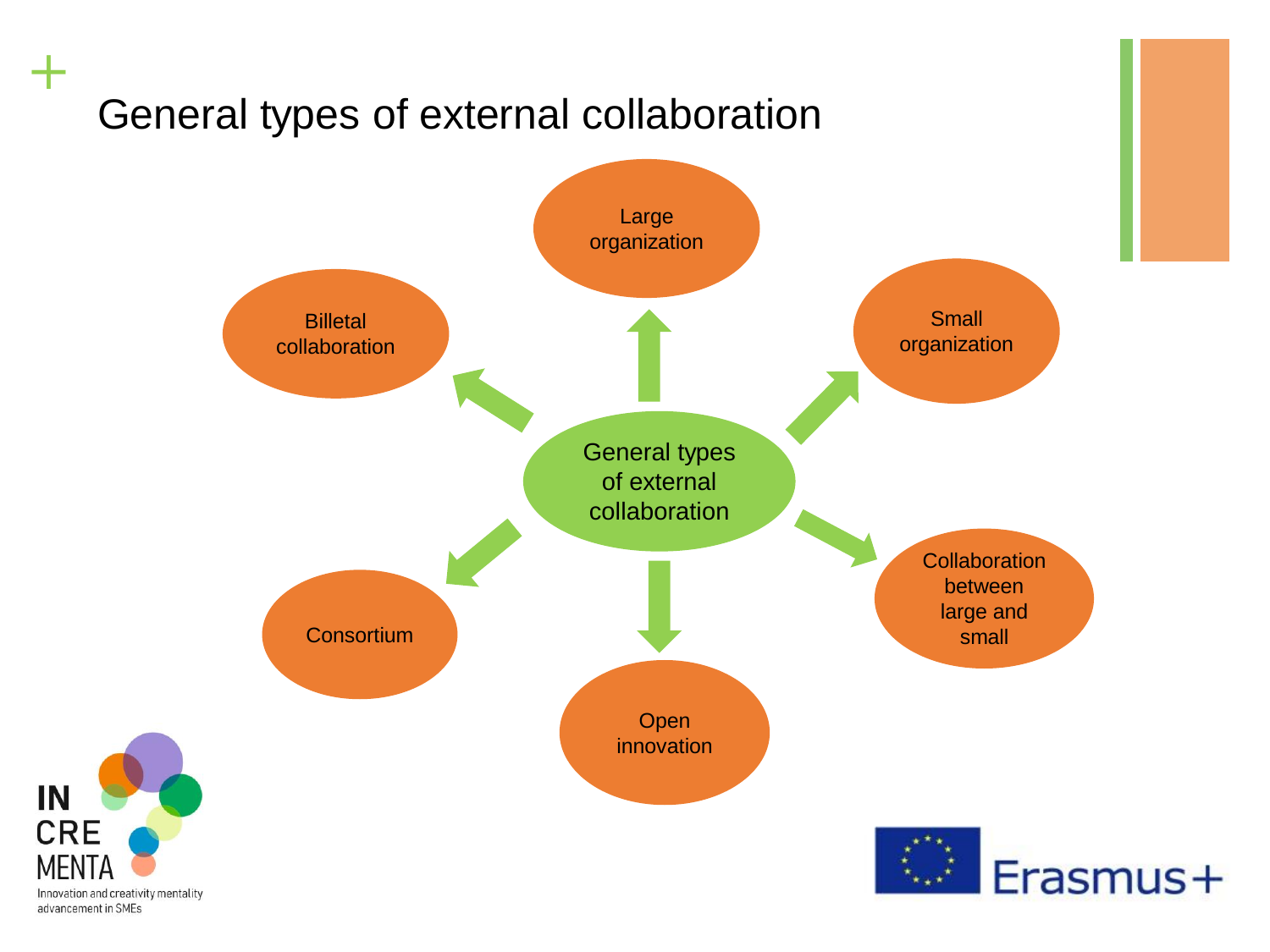## Open innovation

**+**

Organizations with a company engaged in internal (corporate) information, but also seeking external and external information for the purchase, licensing or joint collection of processes, or based on or with organizations.





[Source: https://nethope.org/2019/01/09/looking-ahead-the-center-for-the-digital](https://nethope.org/2019/01/09/looking-ahead-the-center-for-the-digital-nonprofit-and-our-2019-priorities/)nonprofit-and-our-2019-priorities/

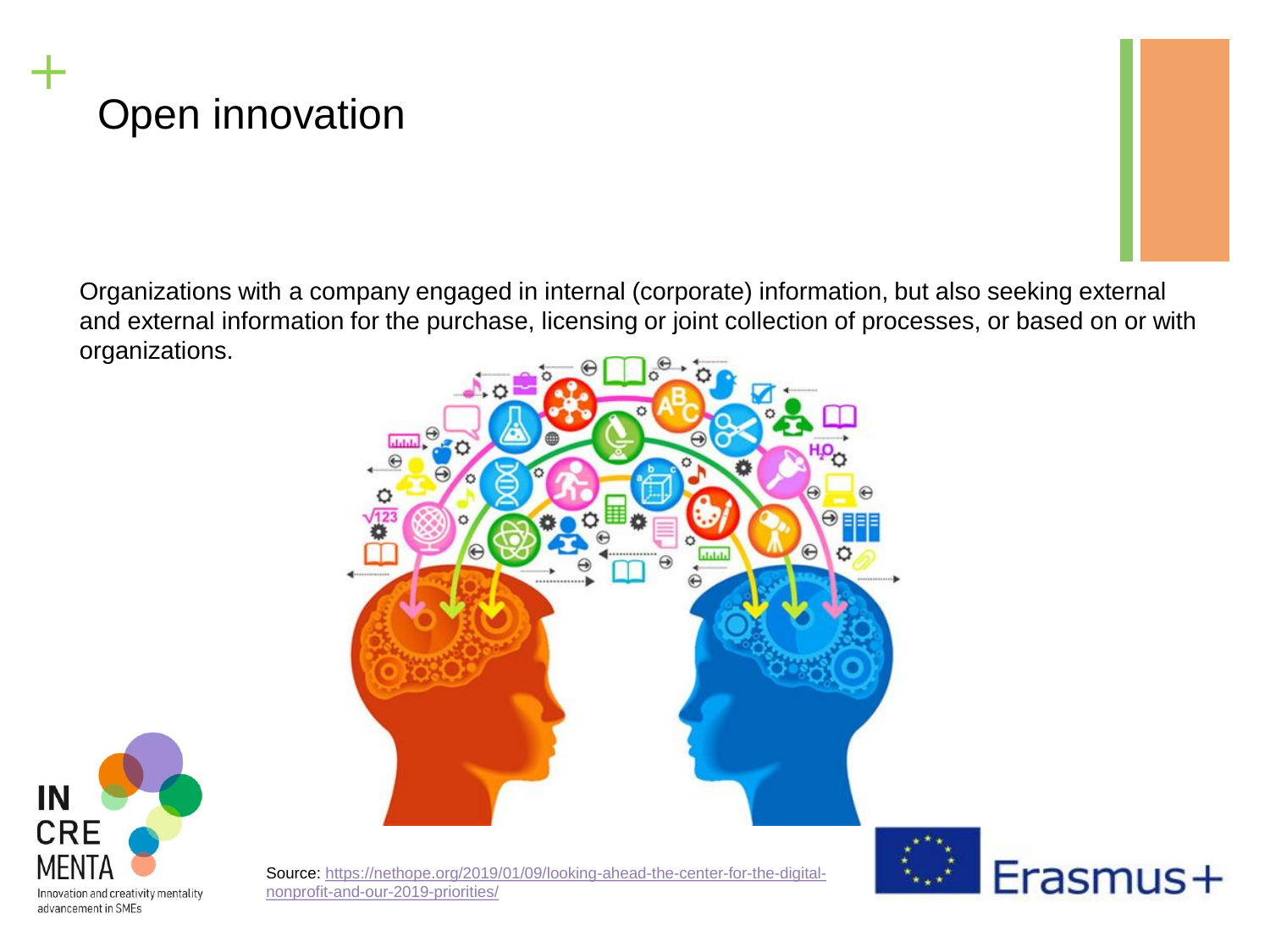



- Consortium is an association or combination of multiple partners
- It is essential to agree in advance how the consortium will work and the ownership of intellectual property





Source:<https://www.internetofus.eu/consortium/>

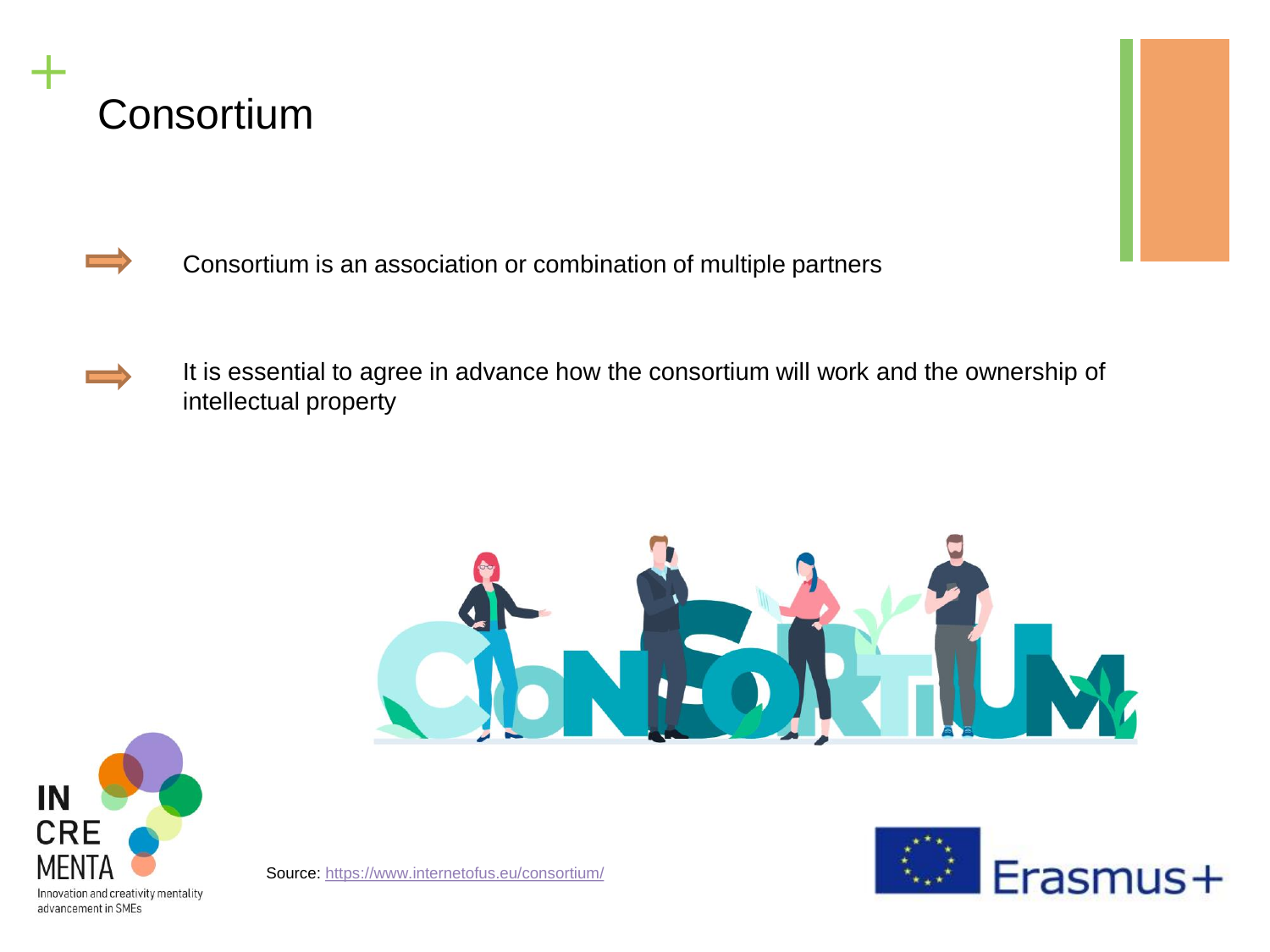



Bilateral collaboration is a simpler version of the consortium where two partners are involved.





Source:<https://expansion.mx/seps/2013/07/16/comercio-exterior-la-beta-mexicana>

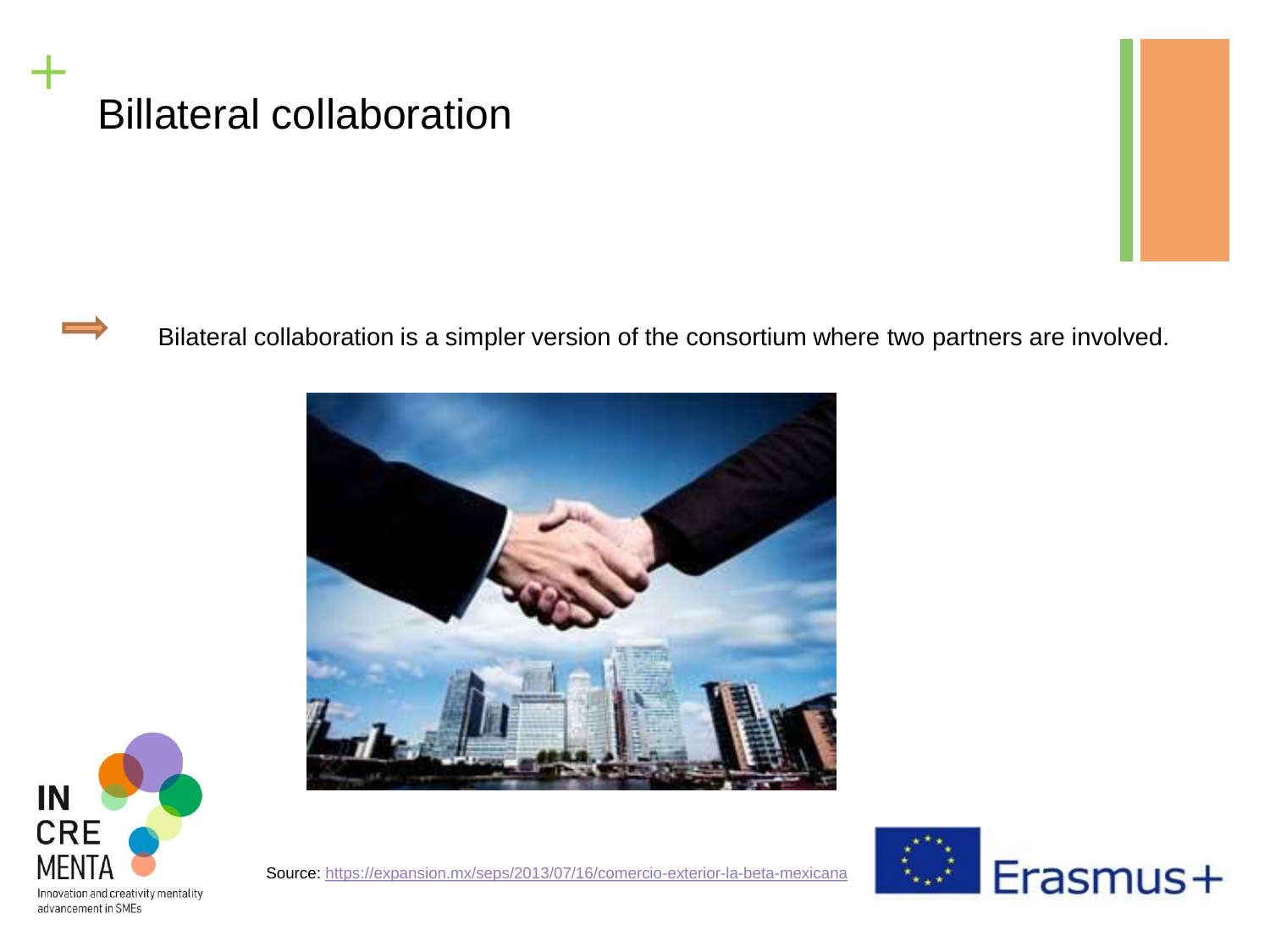### Large Organization

A smaller partner can bring access to a specific technology, speed and flexibility.

Larger organisations wishing to collaborate should:

- Minimize bureaucracy and paperwork, to be in proportion to the size of the project.
- Consider setting up a limited, project-specific team to reflect the size of the smaller collaboration partner.
- Discuss partnering expectations.
- Be fair and reasonable.



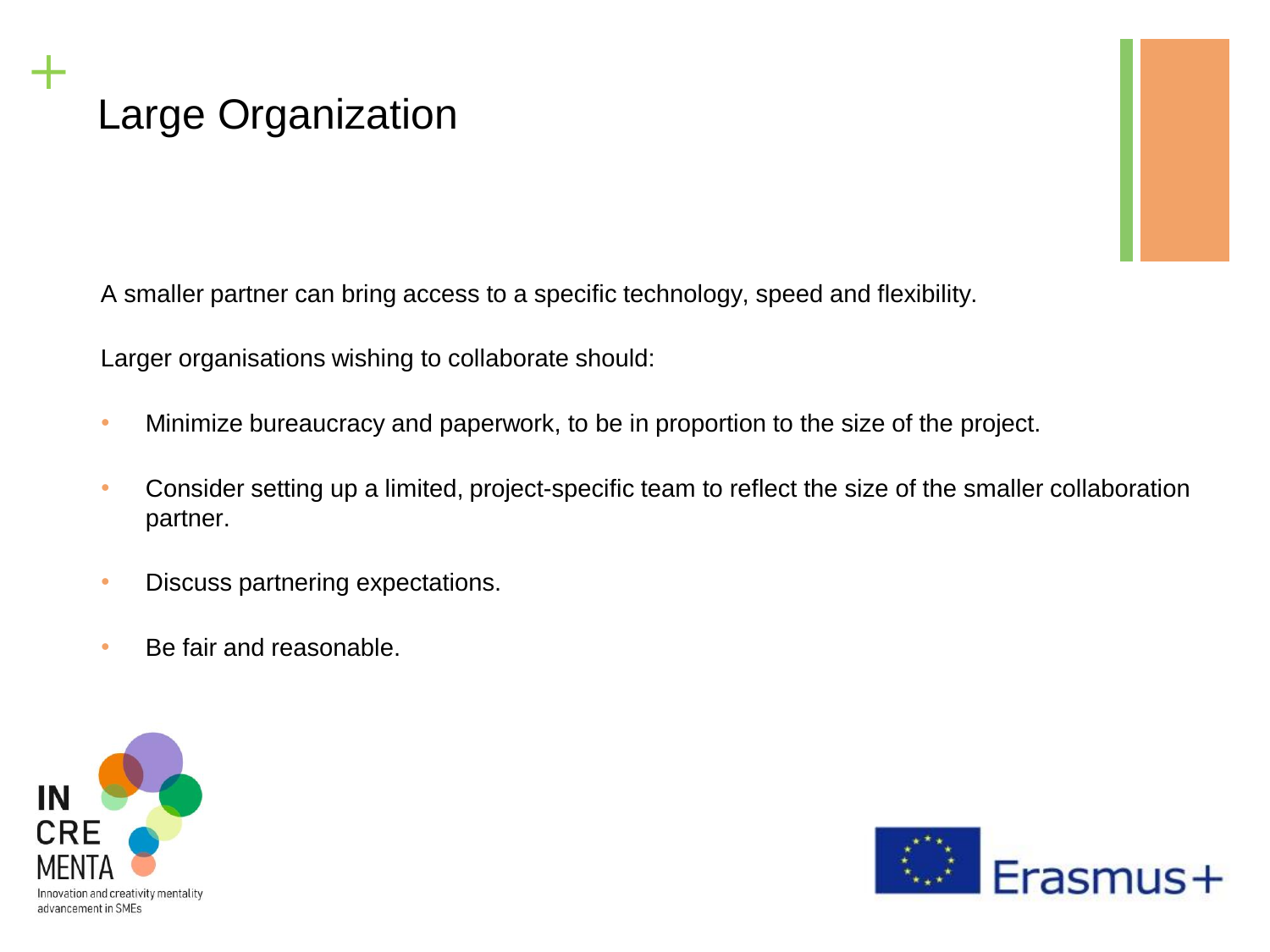### Small organization

Small organisations wishing to collaborate should:

- Be confident and have belief in the proposition while remaining open minded.
- Be prepared with a well-presented proposition and business plan which demonstrates how each party will benefit from the joint venture.
- Establish expectations of reporting and governance.
- Establish trust at an early stage. If the parties cannot work together in an open and trusting way then they should be prepared to walk away.
- Have patience as large organisations need time before making large financial and resource commitments. However, reasonable time scales for decisions should be agreed, particularly if the answer is to be "no", as this can then free the parties to find alternative partners.



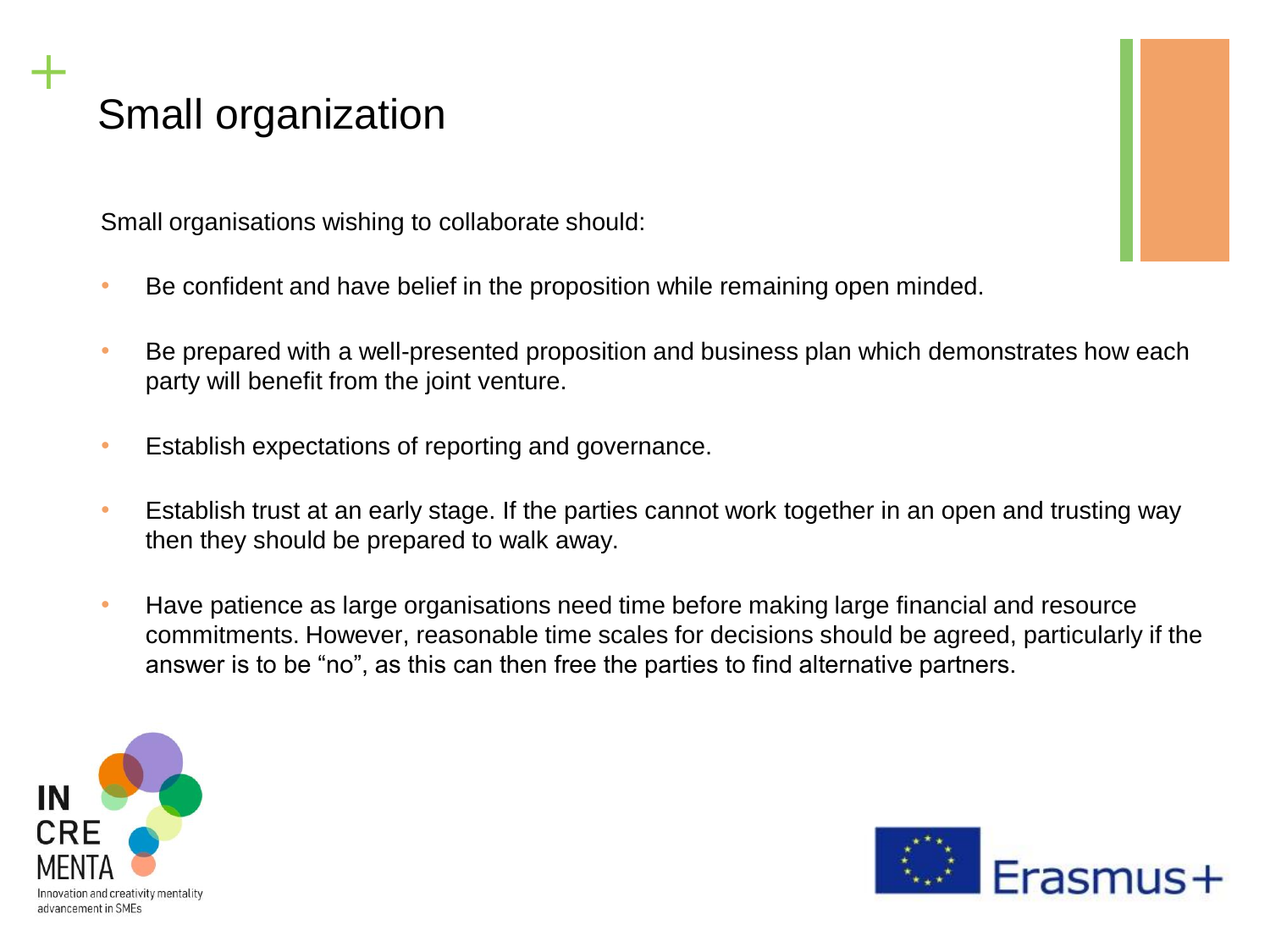### Small organization

Small organisations wishing to collaborate should:

- Establish, even if there is a large disparity in size, if the partners who are collaborating share the same values, drive and shared objectives. If these are not present then difficulties may arise down the line.
- Clearly identify and register intellectual property before approaching a potential collaboration partner (often large organisation s demand this as a prerequisite). (Standard)



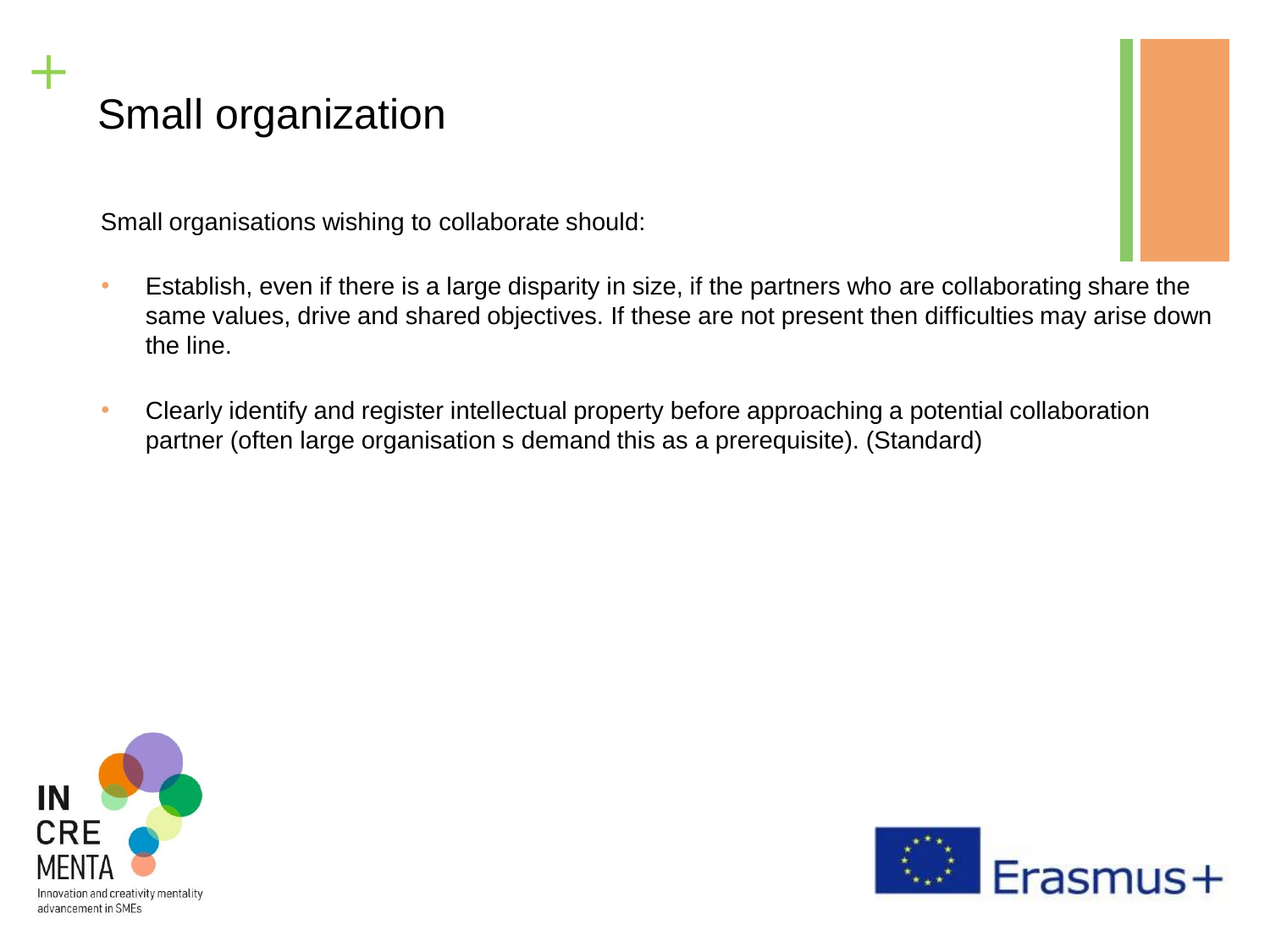### Collaboration between large and small organizations

- Partnerships should provide mutual benefit to each participant, even when they are significantly different in size although a very large disparity in size is often perceived as a potential obstacle to collaboration.
- Cultural differences and speed of decision-making are two areas where problems can arise. However, there are several ways in which organisations can prepare themselves to work with others of a different size.
- Perhaps the most important activity for both parties is to create a partnership agreement, but there are different issues to which each side should pay attention as just outlined.
- Before you start the collaborative activity, you must create your strategy or plan.



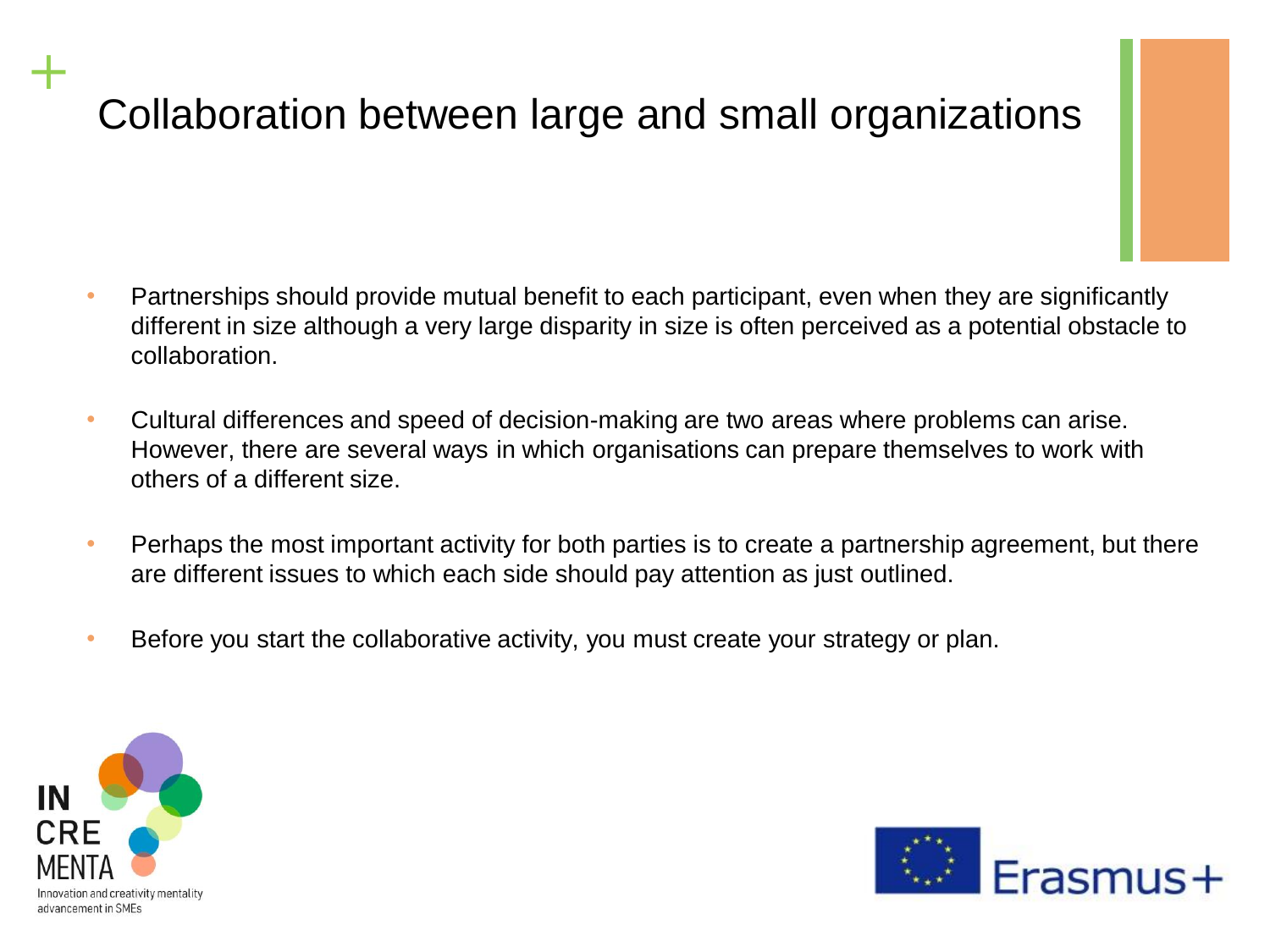**+** Case study Janova Pec 10 minutes video <https://janovapec.cz/>



**Discussion** on the case study.

**5 min**